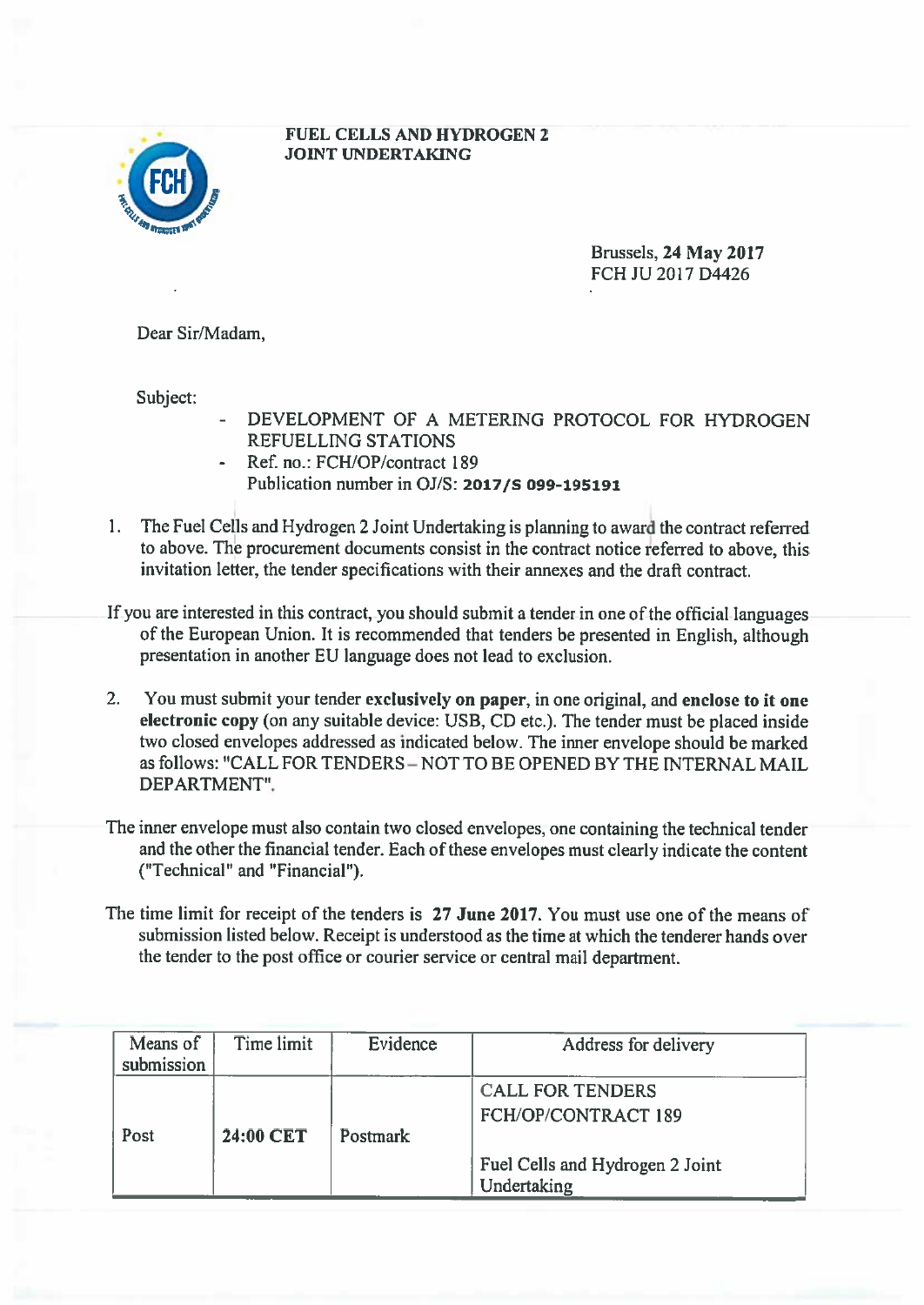|                                     |           |                                                                                                                        | For the attention of Georgiana Buznosu<br>Avenue de la Toison d'Or 56-60<br>B-1049 Brussels<br><b>Belgium</b>                                                           |
|-------------------------------------|-----------|------------------------------------------------------------------------------------------------------------------------|-------------------------------------------------------------------------------------------------------------------------------------------------------------------------|
| Courier                             | 24:00 CET | Deposit slip of<br>courier service                                                                                     | <b>CALL FOR TENDERS</b><br>FCH/OP/CONTRACT 189                                                                                                                          |
| In.<br>person<br>(hand<br>delivery) | 17:00 CET | Proof of receipt,<br>signed and<br>dated by the<br>official in the<br>central mail<br>department who<br>takes delivery | Fuel Cells and Hydrogen 2 Joint<br>Undertaking<br>For the attention of Georgiana Buznosu<br>Avenue de la Toison d'Or 56-60<br>B-1060 Brussels (Saint Gilles)<br>Belgium |

Mail can be received from 07.30 to 17.30 Monday to Fridays. The service is closed on Saturdays, Sundays and official holidays of the contracting authority.

- 3. Tenders must be perfectly legible so that there can be no doubt as to words and figures;
- 4. The period of validity of the tender, during which tenderers may not modify the terms of their tenders in any respect, is indicated in Heading IV.3.7 of the contract notice.
- 5. Submission of <sup>a</sup> tender implies acceptance of all the terms and conditions set out in the procurement documents and, where appropriate, waiver of the tenderer's own general or specific terms and conditions. The submitted tender is binding on the tenderer to whom the contract is awarded for the duration of the contract.
- 6. All costs incurred for the preparation and submission of tenders are to be borne by the tenderers and will not be reimbursed.
- 7. A maximum of two representatives per tender can attend the opening of tenders as provided in Section IV.3.8 of the contract notice. For organisational and security reasons, the tenderer must provide the full name and ID or passpor<sup>t</sup> number of the representatives at least 3 working days in advance to:  $\inf$ <sub>0.procurement</sub> $@$ fch.europa.eu . Failing that, the contracting authority reserves the right to refuse access to its premises.
- 8. Contacts between the contracting authority and candidates or tenderers are prohibited throughout the procedure save in exceptional circumstances and under the following conditions only:

## Before the date of receipt indicated in point 3:

Upon request, the contracting authority may provide additional information solely for the purpose of clarifying the procuremen<sup>t</sup> documents.

Any reques<sup>t</sup> for additional information must be made in writing only to info.procurement@fch.europa.eu.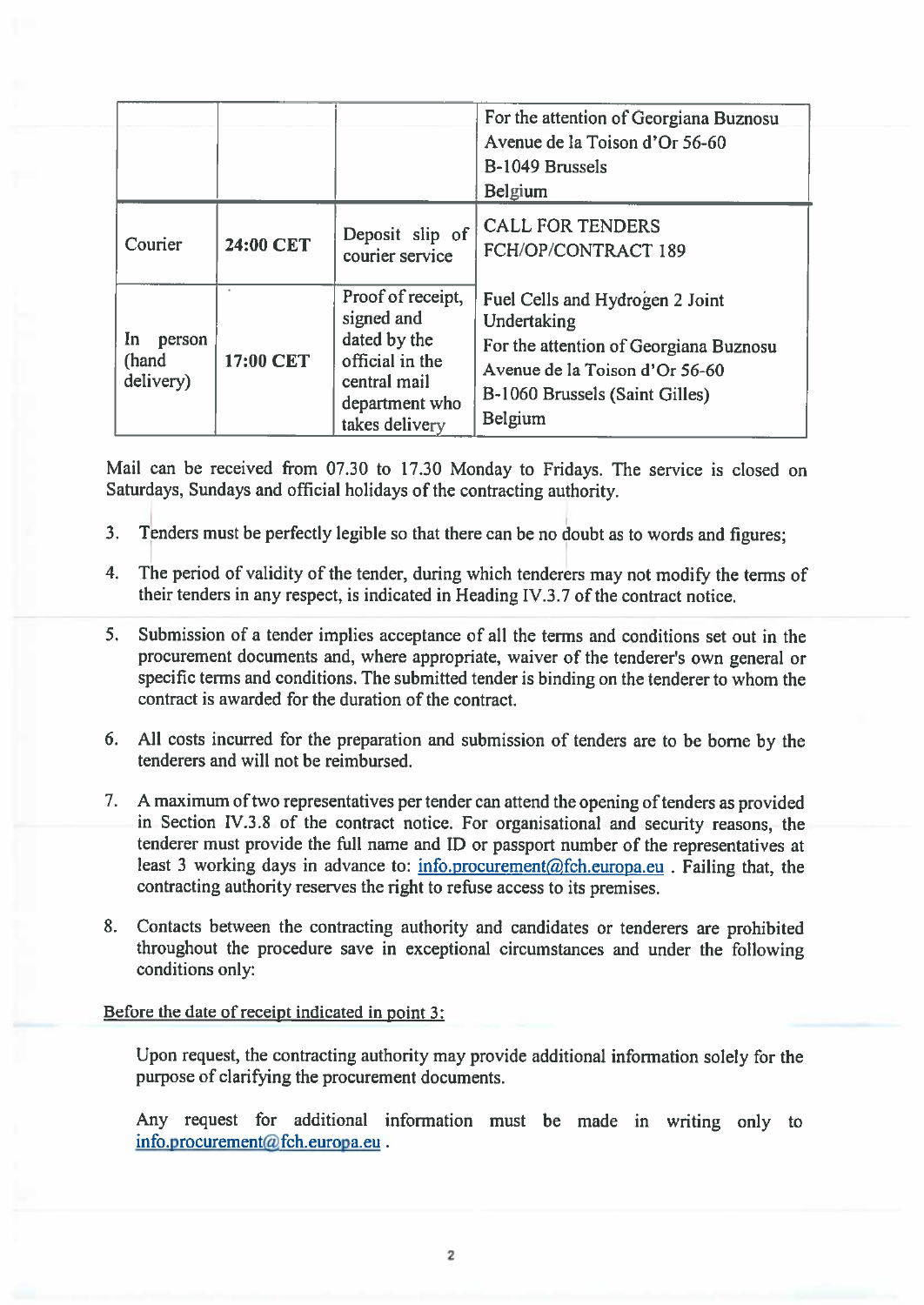The contracting authority may, on its own initiative, inform interested parties of any error, inaccuracy, omission or any other type of clerical error in the text of the procuremen<sup>t</sup> documents.

Any additional information including that referred to above will be posted on http://fch.europa.eu/page/procurements. The website will be updated regularly and it is your responsibility to check for updates and modifications during the submission period.

## After the opening of tenders:

If obvious clerical errors in the tender need to be corrected or confirmation of <sup>a</sup> specific or technical element is necessary, the contracting authority will contact the tenderer provided this does not lead to substantial changes to the terms of the submitted tender.

- 9. This invitation to tender is in no way binding on the contracting authority. The contracting authority's contractual obligation commences only upon signature of the contract with the successful tenderer.
- 0. Up to the point of signature, the contracting authority may cancel the procuremen<sup>t</sup> procedure without the candidates or tenderers being entitled to claim any compensation. This decision must be substantiated and the candidates or tenderers notified.
- 11. Once the contracting authority has opene<sup>d</sup> the tender, it becomes its property and it shall be treated confidentially.
- 12. You will be informed of the outcome of this procuremen<sup>t</sup> procedure (award decision) by e-mail only. It is your responsibility to provide <sup>a</sup> valid e-mail address together with your contact details in your tender and to check this e-mail address regularly.
- 13. If processing your reply to the invitation to tender involves the recording and processing of persona<sup>l</sup> data (such as your name, address and CV), such data will be processe<sup>d</sup> pursuan<sup>t</sup> to Regulation (EC) No  $45/2001$  on the protection of individuals with regard to the processing of persona<sup>l</sup> data by the Community institutions and bodies and on the free movement of such data. Unless indicated otherwise, your replies to the questions and any persona<sup>l</sup> data requested are required to evaluate your tender in accordance with the specifications of the invitation to tender and will be processe<sup>d</sup> solely for that purpose by The Fuel Cells and Hydrogen <sup>2</sup> Joint undertaking. Details concerning the processing of your personal data are available on the privacy statement at: http://www.fch.europa.eu/sites/default/files/PRIVACY%2OSTATEMENT%20- %20experts%2Cprocurement%2Cgrants%2OAND%20recmitment%20-

%20MERGED%20%28FINAL%20version%29%20%28ID%20147829%29%20updated-1.pdf

14. Your persona<sup>l</sup> data may be registered in the Early Detection and Exclusion System (EDES) if you are in one of the situations mentioned in Article <sup>106</sup> of the Financial Regulation'.

Regulation (EU, Euratom) No 966/2012 of the European Parliament and of the Council of 25 October 2012 on the financial rules applicable to the genera<sup>l</sup> budget of the Union and repealing Council Regulation (EC, Euratom) No 1605/2002 (OJ L 298 of 26.10.2012, p. 1) as amended.